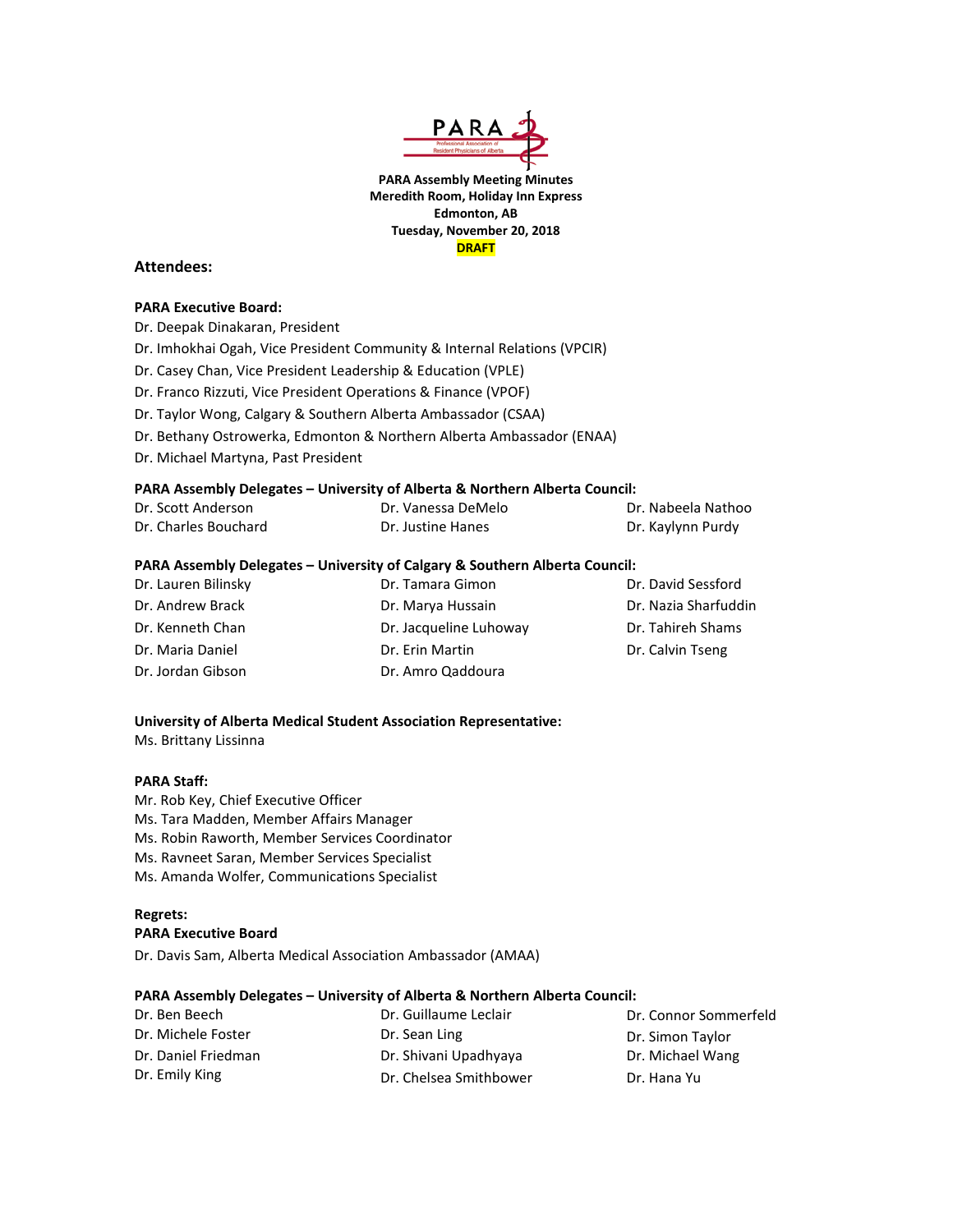**PARA Assembly Delegates – University of Calgary & Southern Alberta Council:**

Dr. Ali Fatehi Dr. Umair Iftikhar

**University of Calgary Medical Student Association Representative:** Ms. Vaneet Randhawa

## **Motions:**

**BIRT the 2018 – 2019 PARA membership accepts the November 20, 2018 PARA Annual General Meeting Agenda as presented.**

**Motion: Dr. Nazia Sharfuddin Seconded: Dr. Tahireh Shams Carried.**

**BIRT the 2018 – 2019 PARA membership accepts the November 21, 2017 PARA Annual General Meeting Minutes as presented. Motion: Dr. Nabeela Nathoo Seconded: Dr. Charles Bouchard Carried.**

**BIRT the 2018 – 2019 PARA membership receive the financial statements and the accompanying Review Engagement Report for the fiscal year ending June 30, 2018 as reviewed by Kingston Ross Pasnak LLP.**

**Motion: Dr. Casey Chan Seconded: Dr. Amro Qaddoura Carried.**

**BIRT the 2018-2019 PARA membership appoint the accounting firm of Kingston Ross Pasnak LLP to perform a review engagement for PARA's fiscal year ending June 30, 2019. Motion: Dr. Scott Anderson Seconded: Dr. Kenneth Chan Carried.**

**BIRT the existing Bylaws of the Association filed with Alberta Corporate Registry be repealed and entirely replaced with those set out in the attached Schedule "A". Motion: Dr. Bethany Ostrowerka Seconded: Dr. Gaganjot Sandhu Carried.**

**BIRT PARA's November 20, 2018 Annual General Meeting is adjourned. Motion: Dr. Tamara Gimon Carried.**

## **Action Items:**

No action items.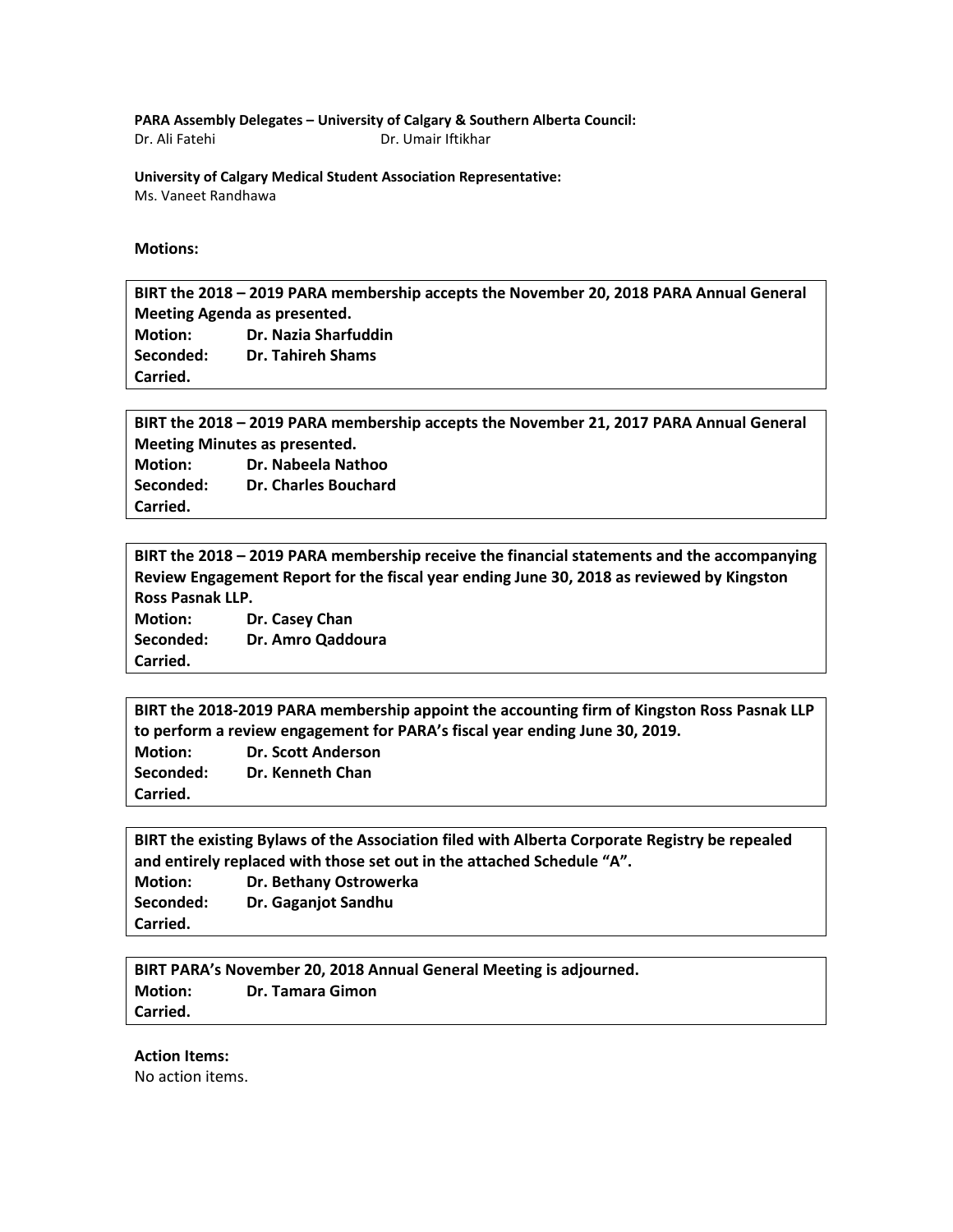# 1. **Call to Order**

- a) Dr. Michael Martyna called the meeting to order at 5:00 p.m.
- b) November 20, 2018 Annual General Meeting Agenda
	- Motion for approval

**BIRT the 2018 – 2019 PARA membership accepts the November 20, 2018 PARA Annual General Meeting Agenda as presented. Motion: Dr. Nazia Sharfuddin Seconded: Dr. Tahireh Shams Carried.**

- c) November 21, 2017 Annual General Meeting Minutes
	- Motion for approval

**BIRT the 2018 – 2019 PARA membership accepts the November 20, 2017 PARA Annual General Meeting Minutes as presented. Motion: Dr. Nabeela Nathoo Seconded: Dr. Charles Bouchard Carried.**

# 2. **New Business**

- a) PARA Financial Statements for fiscal year ending June 30, 2018
	- Review of financial statements Mr. Deepak Dinakaran reviewed the financial statements
	- Motion for receipt

**BIRT the 2018 – 2019 PARA membership receive the financial statements and the accompanying Review Engagement Report for the fiscal year ending June 30, 2018 as reviewed by Kingston Ross Pasnak LLP.**

**Motion: Dr. Casey Chan Seconded: Dr. Amro Qaddoura Carried.**

- b) Accountants for PARA's fiscal year ending June 30, 2019
	- Discussion
	- Motion for appointment

**BIRT the 2018-2019 PARA membership appoint the accounting firm of Kingston Ross Pasnak LLP to perform a review engagement for PARA's fiscal year ending June 30, 2019. Motion: Dr. Scott Anderson Seconded: Dr. Kenneth Chan Carried.**

c) Special Resolution – PARA By-laws